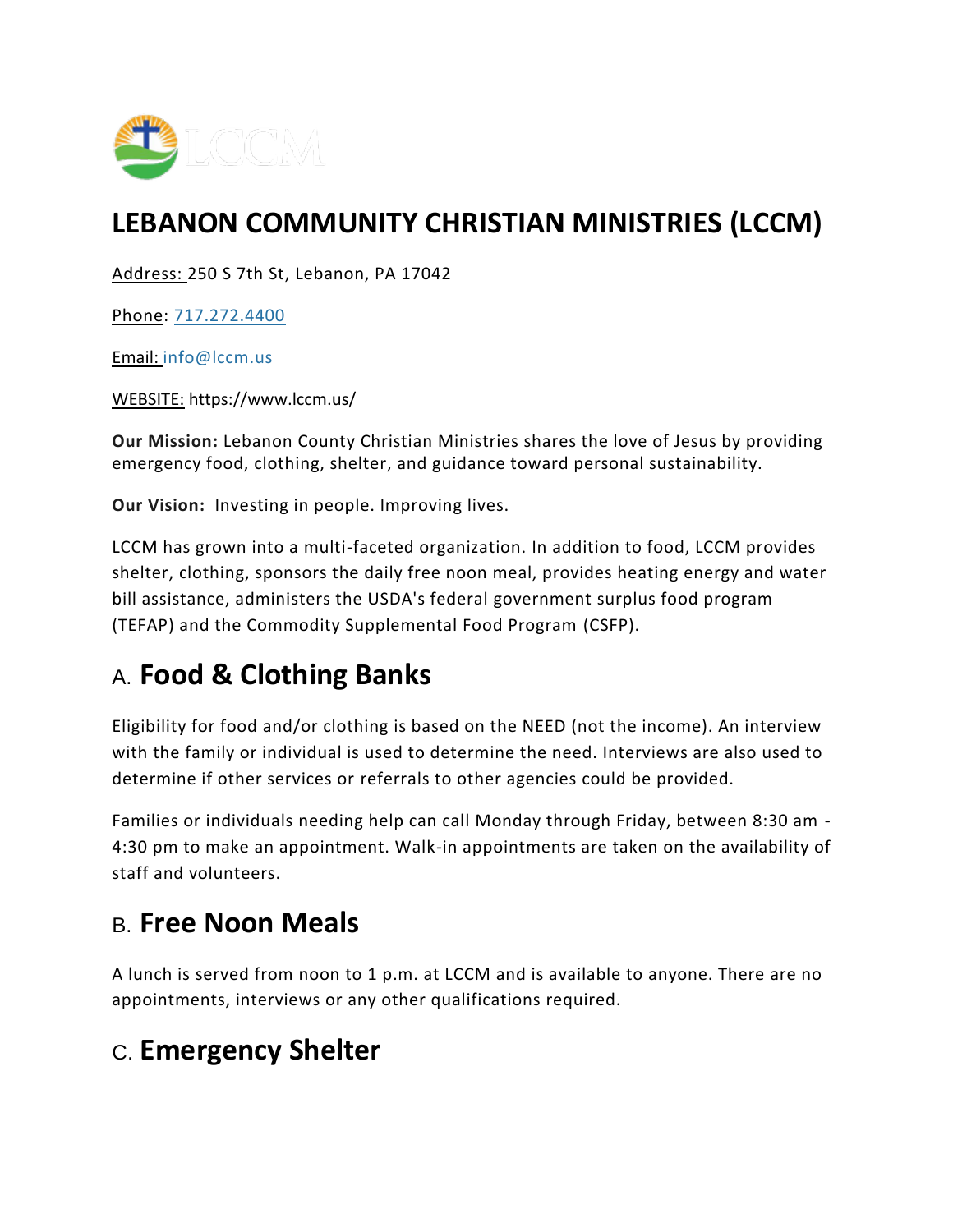The FRESH Start Emergency Shelter and Resource Center provides homeless families and individuals the resources and training needed to empower personal sustainability while providing a safe place to sleep and be protected from outside elements.

All referrals should be made by calling 717-272-4400.

Any family or individual facing an immediate housing crisis is encouraged to call 717- 272-4400 or visit FRESH Start (250 S. 7th Street, Lebanon) to inquire about services.

## D. **Summer Food Service Program**

The Summer Food Program delivers nutritiously balanced meals to approximately 15,000 school-aged children.

## E. **Government Surplus Food Program**

The Emergency Food Assistance Program (TEFAP) is a federal program that helps supplement the **diets of low-income Americans, including elderly people,** by providing them with emergency food assistance at no cost. Caring Cupboard, 131 N Railroad St., Palmyra is a partner in this program.

# F. **Commodity Supp. Food Program (For Lebanon Senior – aged 60 and above)**

Lebanon County Seniors (age 60 and above) can register for the Commodity Supplemental Food Program (CSFP). CSFP is a federal program that helps to improve the health of low-income seniors (age 60 and above) by supplementing their diets with nutritious USDA commodity foods.

Each month, a CSFP food package that includes items like cereal, non-fat dry and evaporated milk, juice, oats, pasta, peanut butter, canned meat, tuna or poultry, and canned fruits and vegetables will be distributed to income-qualified seniors. Lebanon County Christian Ministries (LCCM) is the designated agency to distribute CSFP in Lebanon County. CSFP is only for seniors age 60 and older and eligibility is based upon the income guidelines. See<https://www.lccm.us/commodity-supp-food-program.html>

For more information.

## G. **Energy Assistance**